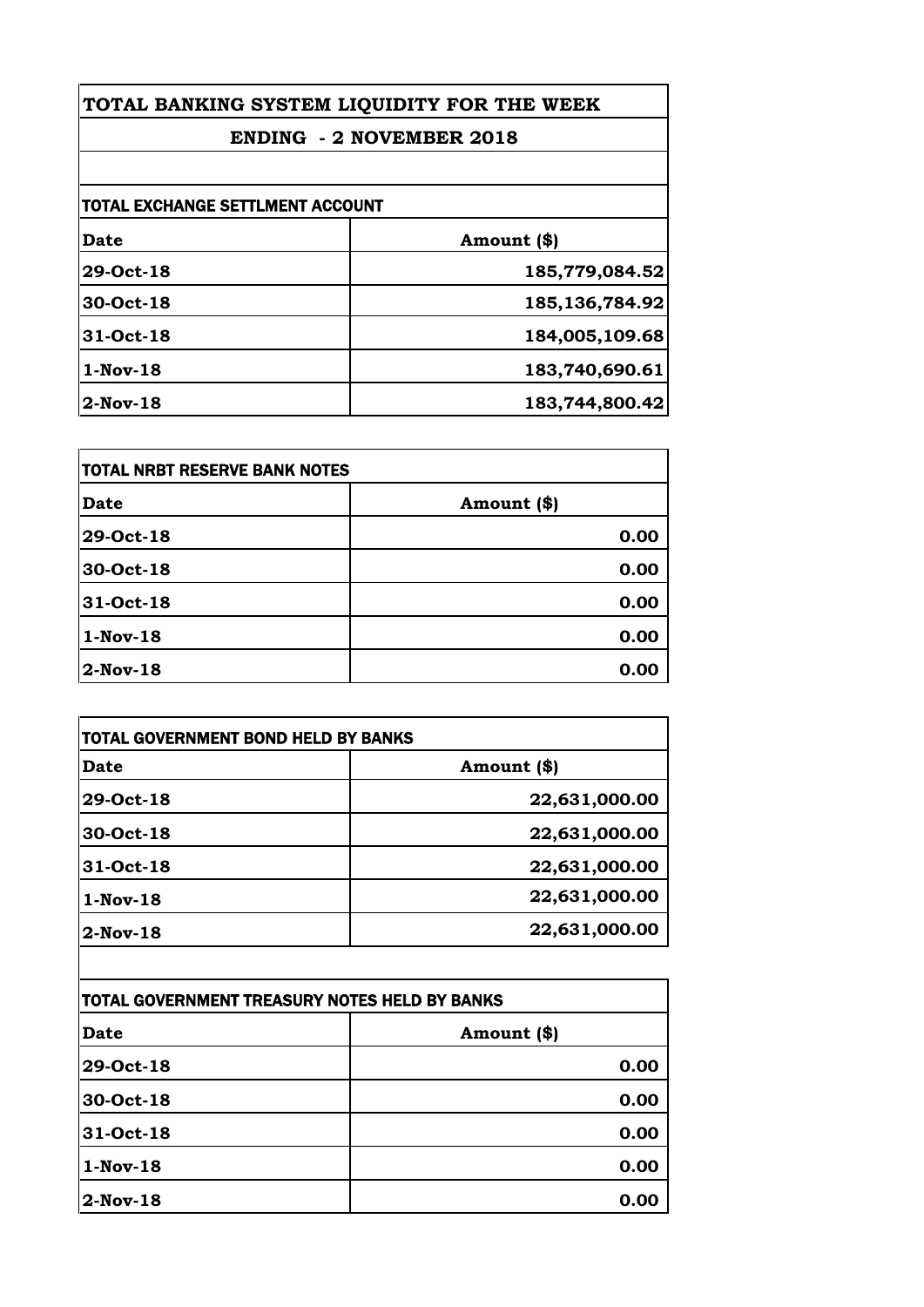## **ENDING - 9 NOVEMBER 2018**

| TOTAL EXCHANGE SETTLMENT ACCOUNT |                |
|----------------------------------|----------------|
| Date                             | Amount (\$)    |
| $6-Nov-18$                       | 183,762,478.62 |
| $7-Nov-18$                       | 183,557,299.60 |
| 8-Nov-18                         | 182,880,461.65 |
| $9-Nov-18$                       | 182,915,853.74 |

| itotal NRBT RESERVE BANK NOTES |             |
|--------------------------------|-------------|
| <b>Date</b>                    | Amount (\$) |
| $6$ -Nov-18                    | 0.00        |
| 7-Nov-18                       | 0.00        |
| 8-Nov-18                       | 0.00        |
| 9-Nov-18                       | 0.00        |

| <b>Date</b> | Amount (\$)   |
|-------------|---------------|
| $6-Nov-18$  | 22,631,000.00 |
| $7-Nov-18$  | 22,631,000.00 |
| $8-Nov-18$  | 22,631,000.00 |
| $9-Nov-18$  | 22,631,000.00 |

| TOTAL GOVERNMENT TREASURY NOTES HELD BY BANKS |             |
|-----------------------------------------------|-------------|
| <b>Date</b>                                   | Amount (\$) |
| $6$ -Nov-18                                   | 0.00        |
| 7-Nov-18                                      | 0.00        |
| 8-Nov-18                                      | 0.00        |
| $9-Nov-18$                                    | 0.00        |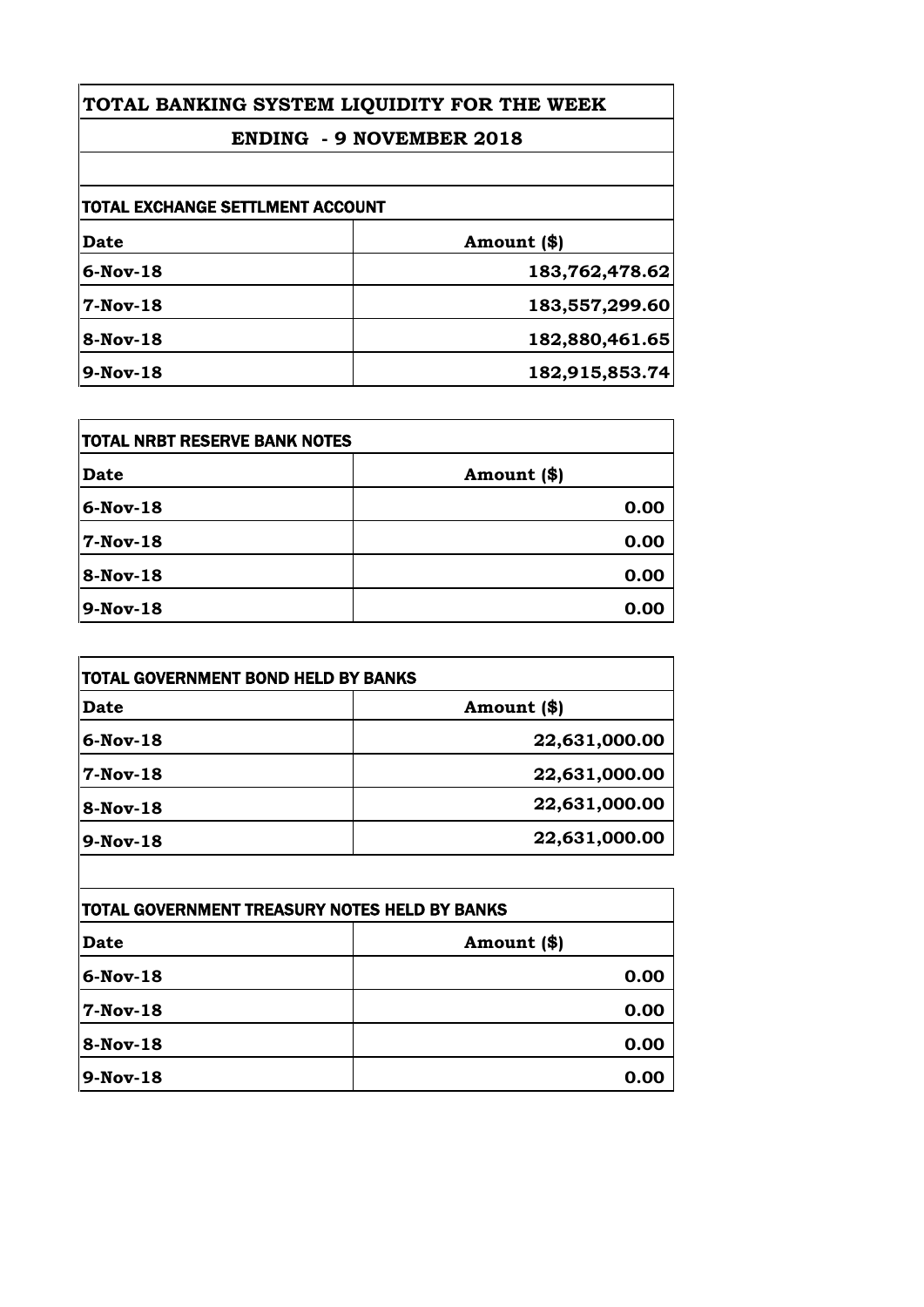## **ENDING - 16 NOVEMBER 2018**

| TOTAL EXCHANGE SETTLMENT ACCOUNT |                |
|----------------------------------|----------------|
| <b>Date</b>                      | Amount (\$)    |
| 12-Nov-18                        | 182,478,779.12 |
| $13-Nov-18$                      | 182,243,359.35 |
| 14-Nov-18                        | 183,093,359.35 |
| 15-Nov-18                        | 182,269,083.97 |
| $16$ -Nov- $18$                  | 181,923,488.49 |

| itotal NRBT RESERVE BANK NOTES |             |
|--------------------------------|-------------|
| Date                           | Amount (\$) |
| 12-Nov-18                      | 0.00        |
| 13-Nov-18                      | 0.00        |
| 14-Nov-18                      | 0.00        |
| 15-Nov-18                      | 0.00        |
| 16-Nov-18                      | 0.00        |

| Date            | Amount (\$)   |
|-----------------|---------------|
| 12-Nov-18       | 22,631,000.00 |
| 13-Nov-18       | 22,631,000.00 |
| $14$ -Nov- $18$ | 22,631,000.00 |
| $15-Nov-18$     | 22,631,000.00 |
| 16-Nov-18       | 22,631,000.00 |

 $\mathsf{l}$ 

| TOTAL GOVERNMENT TREASURY NOTES HELD BY BANKS |             |
|-----------------------------------------------|-------------|
| <b>Date</b>                                   | Amount (\$) |
| 12-Nov-18                                     | 0.00        |
| 13-Nov-18                                     | 0.00        |
| 14-Nov-18                                     | 0.00        |
| 15-Nov-18                                     | 0.00        |
| 16-Nov-18                                     | 0.00        |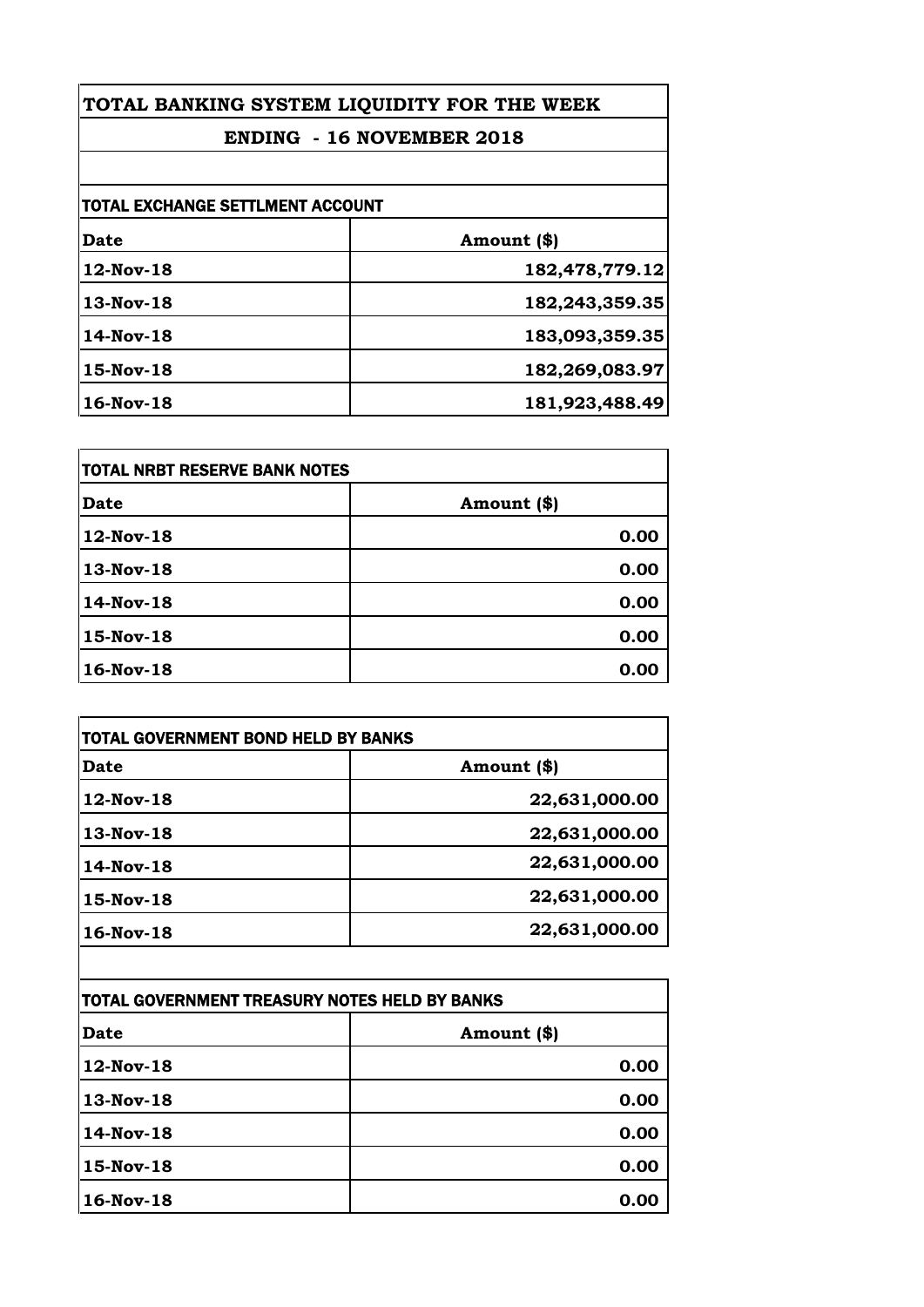## **ENDING - 23 NOVEMBER 2018**

| <b>TOTAL EXCHANGE SETTLMENT ACCOUNT</b> |                |
|-----------------------------------------|----------------|
| Date                                    | Amount (\$)    |
| 19-Nov-18                               | 181,974,592.58 |
| 20-Nov-18                               | 182,315,643.63 |
| 21-Nov-18                               | 182,405,289.10 |
| 22-Nov-18                               | 182,987,795.61 |
| 23-Nov-18                               | 181,906,132.41 |

| itotal NRBT RESERVE BANK NOTES |             |
|--------------------------------|-------------|
| Date                           | Amount (\$) |
| 19-Nov-18                      | 0.00        |
| 20-Nov-18                      | 0.00        |
| 21-Nov-18                      | 0.00        |
| 22-Nov-18                      | 0.00        |
| 23-Nov-18                      | 0.00        |

| <b>Date</b> | Amount (\$)   |
|-------------|---------------|
| 19-Nov-18   | 22,631,000.00 |
| 20-Nov-18   | 22,631,000.00 |
| 21-Nov-18   | 22,631,000.00 |
| 22-Nov-18   | 22,631,000.00 |
| 23-Nov-18   | 22,631,000.00 |

| TOTAL GOVERNMENT TREASURY NOTES HELD BY BANKS |             |
|-----------------------------------------------|-------------|
| Date                                          | Amount (\$) |
| $19-Nov-18$                                   | 0.00        |
| 20-Nov-18                                     | 0.00        |
| $ 21$ -Nov- $18$                              | 0.00        |
| 22-Nov-18                                     | 0.00        |
| 23-Nov-18                                     | 0.00        |